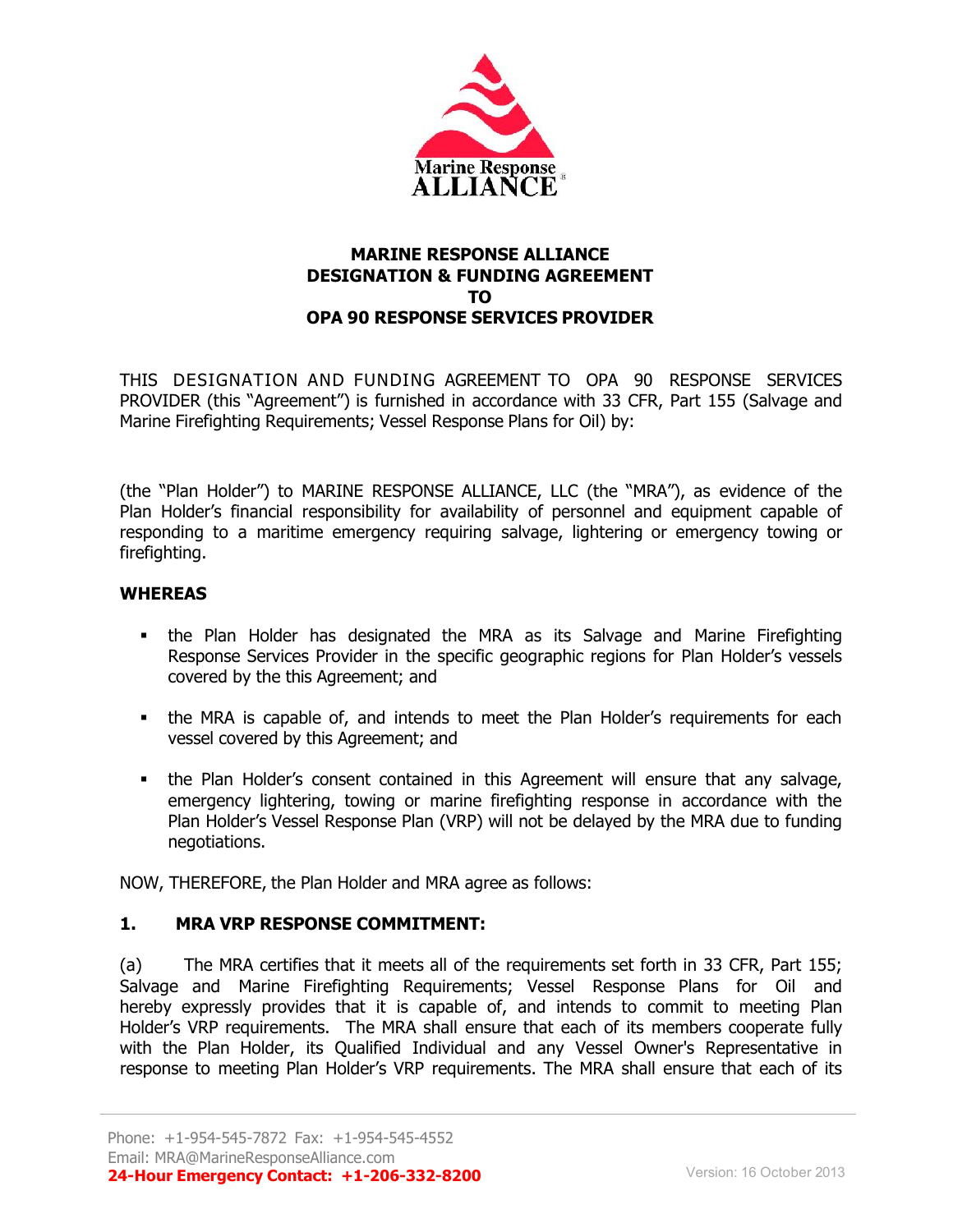members maintain such insurance as is sufficient to insure against liabilities which are properly the responsibility of such member in response to meeting Plan Holder's VRP requirements.

(b) In accordance with 33 CFR 155.4025, the rates and schedule attached in "ANNEX  $1 -$ Schedule of Rates" lists prices agreed between the MRA and the Plan Holder for certain salvage, firefighting and emergency towing equipment and services. The MRA agrees to offer such equipment and services on generally accepted industry standard forms. These forms are included but are not limited to the contract forms listed in "ANNEX 2 – Contract Alternatives". Furthermore, the MRA and the Plan Holder agree that rates and terms and conditions may be modified due to the circumstances of an incident, reflecting an appreciation by the parties that funding vehicles other than a "time and materials" agreement may be appropriate on a case-by-case basis. In no event shall negotiations related to the appropriate form of contract alter or delay funding of any VRP response.

### **2. PLANHOLDER FUNDING AGREEMENT:**

(a) For the entire period of the Plan Holder's designation of the MRA as its OPA 90 Salvage and Marine Firefighting Service Provider, the Plan Holder agrees to fund without delay any authorized MRA VRP response in accordance with:

- SCOPIC rates (as noted in ANNEX 1)  $+$  40% uplift for first 48hrs
- SCOPIC rates (as noted in ANNEX  $1$ ) + 20% uplift after 48hrs
- A cap on charges for equipment at 2.0x the retail price
- Third Party & Out of Pocket expenses at Cost plus 15%

In no event shall negotiations related to the appropriate form of contract alter or delay funding of any VRP response.

### **3. RETAINER FEE SCHEDULE:**

#### (I) **Non-Tank Vessels Retainer Fee Schedule:**

| Fee Schedule                                  |                                 |  |
|-----------------------------------------------|---------------------------------|--|
| <b>Non-Tank Vessel Annual</b><br>Retainer Fee | <b>FREE</b> for first two years |  |

#### (II) **Tank Vessels Retainer Fee Schedule:**

| Fee Schedule                          |                       |  |
|---------------------------------------|-----------------------|--|
| Tank Vessel Annual Retainer Fee       | \$500 / Vessel / Year |  |
|                                       |                       |  |
| <b>Annual Retainer Fee Discounts:</b> |                       |  |
| Multiple Vessel Discount              |                       |  |
| <b>Number of Vessels</b>              | <b>Discount</b>       |  |
| $5 - 10$                              | <b>20%</b>            |  |
| $11 - 25$                             | 25%                   |  |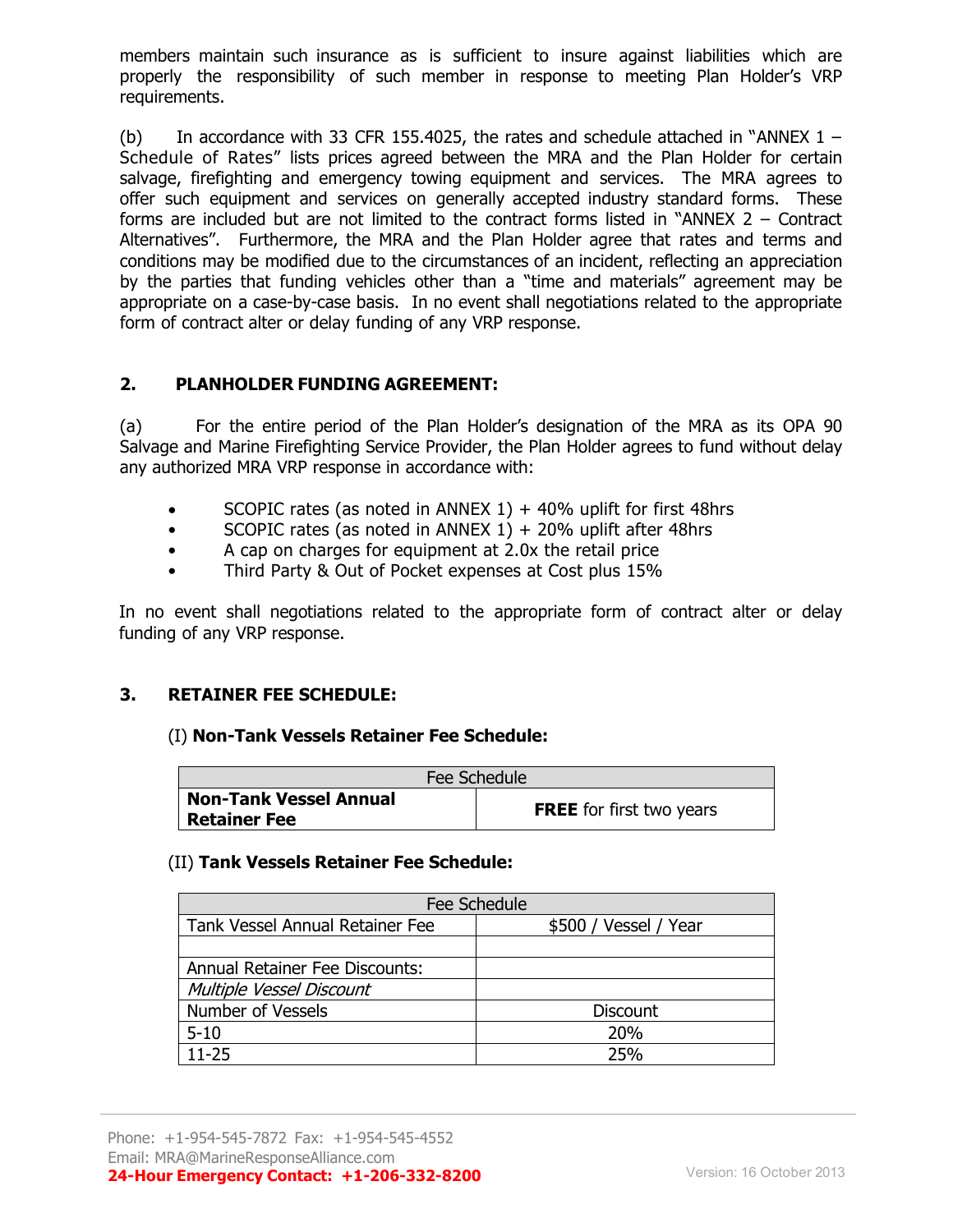| 26 and over            | 30%                                                                                                                                                                                                                                                   |
|------------------------|-------------------------------------------------------------------------------------------------------------------------------------------------------------------------------------------------------------------------------------------------------|
|                        |                                                                                                                                                                                                                                                       |
| Multiple Year Discount |                                                                                                                                                                                                                                                       |
| 5 Year Discount        | An additional discount of five percent<br>(5%) shall apply to the annual<br>designation fee commencing on the<br>anniversary of the fifth consecutive<br>year of the Plan Holder's enrollment<br>of its vessels under the terms of this<br>Agreement. |

Coverage includes salvage certification required by State of California, Title 14.

**Fees are per calendar year or part thereof.** 

# (III) **Drills and Table Top Exercises:**

Fees for participation of MRA staff will be as follows:

| Service                                  | Fee                                                                               |
|------------------------------------------|-----------------------------------------------------------------------------------|
| <b>Communications Checks</b>             | Free                                                                              |
| Drills requiring participation via phone | 2 Free Drills Per Year                                                            |
| Drill requiring on-site participation    | Applicable Personnel & Equipment<br>rates + travel and expenses at cost<br>$+15%$ |

(IV) MRA may revise either the Designation Fees and Discounts in this Agreement or the rates set forth in the attached ANNEX  $1$  – Schedule of Rates, from time to time by sending a revised Fee Schedule to the Plan Holder. The revised rates will be considered agreed and effective 30 days from notification. If the Plan Holder does not agree to the revised rates, the Plan Holder has the ability to opt-out by cancelling this Agreement and updating their VRP accordingly.

# **4. USCG APPROVAL:**

This Agreement is subject to the U.S. Coast Guard's approval of Plan Holder's VRP for any vessel to which this Agreement applies.

# **5. LAW/DISPUTE RESOLUTION:**

All disputes arising out of, or in any way connected to this Agreement, including the arbitrability of any such deputes, shall be finally settled underU.S. General Maritime Law by Arbitration in New York in accordance with the Rules and Procedures of the Society of Maritime Arbitrators, Inc.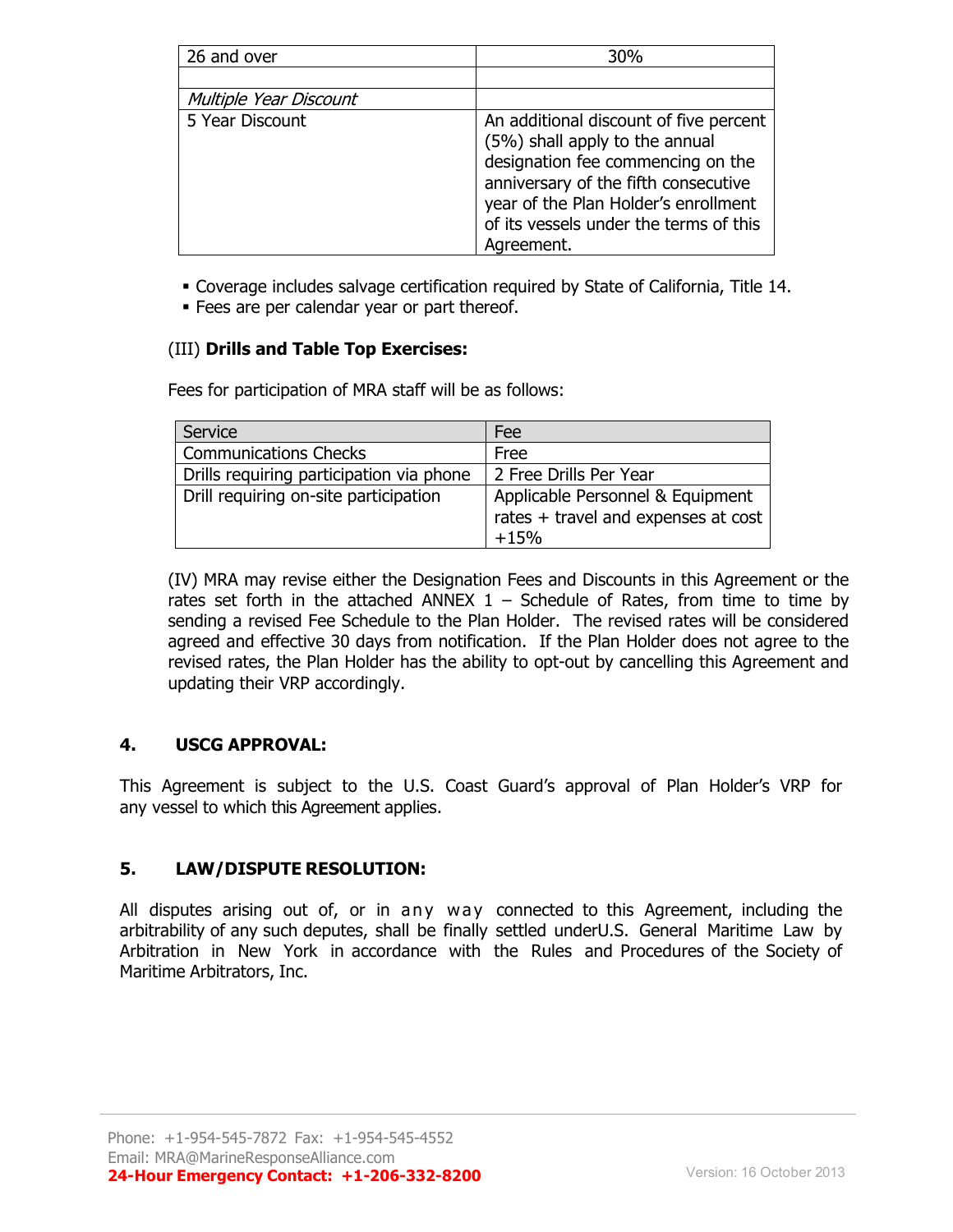## **6. VALIDITY:**

This Agreement is valid for a period of one year from the date it is fully executed; subject to automatic annual renewals until cancelled by either Party.

IN WITNESS WHEREOF, this Agreement is effective as of the date signed below.

On behalf of Plan Holder, I declare that I have examined this Designation and Funding Agreement, including any accompanying annexes, schedules and statements, and, to the best of my knowledge and belief, it is true, correct, and complete. Furthermore, the Plan Holder named above is the responsible operator of all vessels now listed in or later added to this Agreement. I agree that I am considered the agent for service of process of the Plan Holder. I have signed this Agreement in my capacity as an authorized official of the Plan Holder, or, if acting under a power of attorney, pursuant to the power vested in me by the Plan Holder.

For and on behalf of Plan Holder:

| Name:        |  |  |
|--------------|--|--|
| Designation: |  |  |
| Date:        |  |  |

For and on behalf of MRA: **MARINE RESPONSE ALLIANCE, LLC**

Name: Name: Name: Name: Name: Name: Name: Name: Name: Name: Name: Name: Name: Name: Name: Name: Name: Name: Name: Name: Name: Name: Name: Name: Name: Name: Name: Name: Name: Name: Name: Name: Name: Name: Name: Name: Name:

Designation: Date: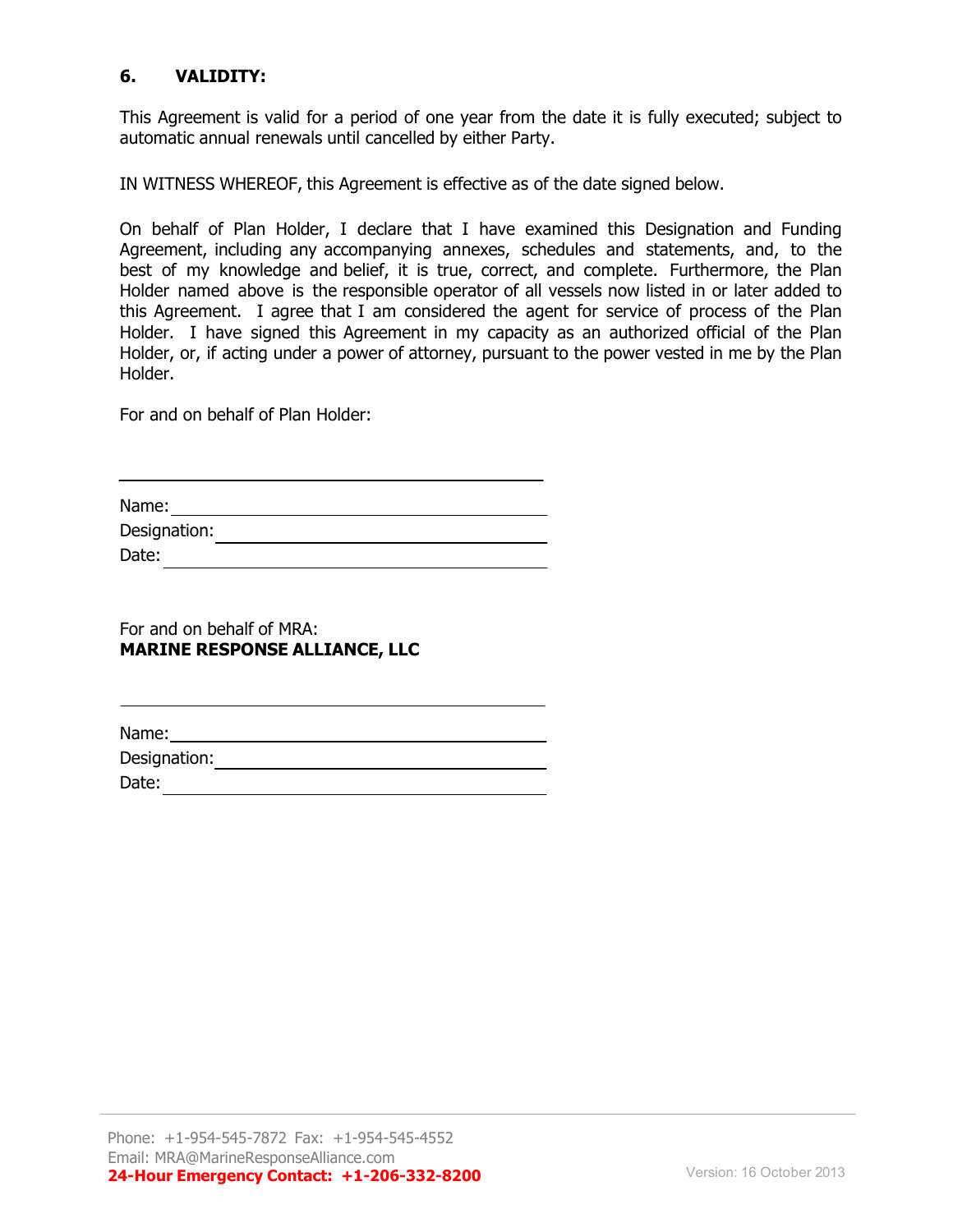

#### **Covered Vessels List**

| <b>Plan Holder Name:</b>        |               |  |
|---------------------------------|---------------|--|
| <b>Emergency Contact Name:</b>  |               |  |
| <b>Telephone:</b>               | <b>Email:</b> |  |
| <b>TVRP</b> $#$ (if applicable) |               |  |
| <b>NTVRP</b> # (if applicable)  |               |  |

| <b>Vessel Name</b>                               | <b>Vessel Type</b>                                                                                                                                                                                                                                                                                                                                                                   | Official or IMO #                                                             |
|--------------------------------------------------|--------------------------------------------------------------------------------------------------------------------------------------------------------------------------------------------------------------------------------------------------------------------------------------------------------------------------------------------------------------------------------------|-------------------------------------------------------------------------------|
|                                                  |                                                                                                                                                                                                                                                                                                                                                                                      |                                                                               |
|                                                  |                                                                                                                                                                                                                                                                                                                                                                                      |                                                                               |
|                                                  |                                                                                                                                                                                                                                                                                                                                                                                      |                                                                               |
|                                                  |                                                                                                                                                                                                                                                                                                                                                                                      |                                                                               |
|                                                  |                                                                                                                                                                                                                                                                                                                                                                                      |                                                                               |
|                                                  |                                                                                                                                                                                                                                                                                                                                                                                      |                                                                               |
|                                                  |                                                                                                                                                                                                                                                                                                                                                                                      |                                                                               |
|                                                  |                                                                                                                                                                                                                                                                                                                                                                                      |                                                                               |
|                                                  |                                                                                                                                                                                                                                                                                                                                                                                      |                                                                               |
|                                                  |                                                                                                                                                                                                                                                                                                                                                                                      |                                                                               |
|                                                  |                                                                                                                                                                                                                                                                                                                                                                                      |                                                                               |
|                                                  |                                                                                                                                                                                                                                                                                                                                                                                      |                                                                               |
|                                                  |                                                                                                                                                                                                                                                                                                                                                                                      |                                                                               |
|                                                  |                                                                                                                                                                                                                                                                                                                                                                                      |                                                                               |
|                                                  |                                                                                                                                                                                                                                                                                                                                                                                      |                                                                               |
|                                                  |                                                                                                                                                                                                                                                                                                                                                                                      |                                                                               |
|                                                  |                                                                                                                                                                                                                                                                                                                                                                                      |                                                                               |
|                                                  |                                                                                                                                                                                                                                                                                                                                                                                      |                                                                               |
|                                                  |                                                                                                                                                                                                                                                                                                                                                                                      |                                                                               |
|                                                  |                                                                                                                                                                                                                                                                                                                                                                                      |                                                                               |
|                                                  |                                                                                                                                                                                                                                                                                                                                                                                      |                                                                               |
|                                                  |                                                                                                                                                                                                                                                                                                                                                                                      |                                                                               |
| $\sim$ $\sim$ $\sim$<br>$\sim$<br><b>Service</b> | $\overline{a}$ $\overline{b}$ $\overline{c}$ $\overline{c}$ $\overline{c}$ $\overline{c}$ $\overline{c}$ $\overline{c}$ $\overline{c}$ $\overline{c}$ $\overline{c}$ $\overline{c}$ $\overline{c}$ $\overline{c}$ $\overline{c}$ $\overline{c}$ $\overline{c}$ $\overline{c}$ $\overline{c}$ $\overline{c}$ $\overline{c}$ $\overline{c}$ $\overline{c}$ $\overline{c}$ $\overline{$ | $\overline{1}$ and $\overline{1}$<br>$\sim$ $\sim$<br>$\sim$ $\sim$<br>$\sim$ |

Please contact us with your Vessel fleet list if you need to use additional sheets.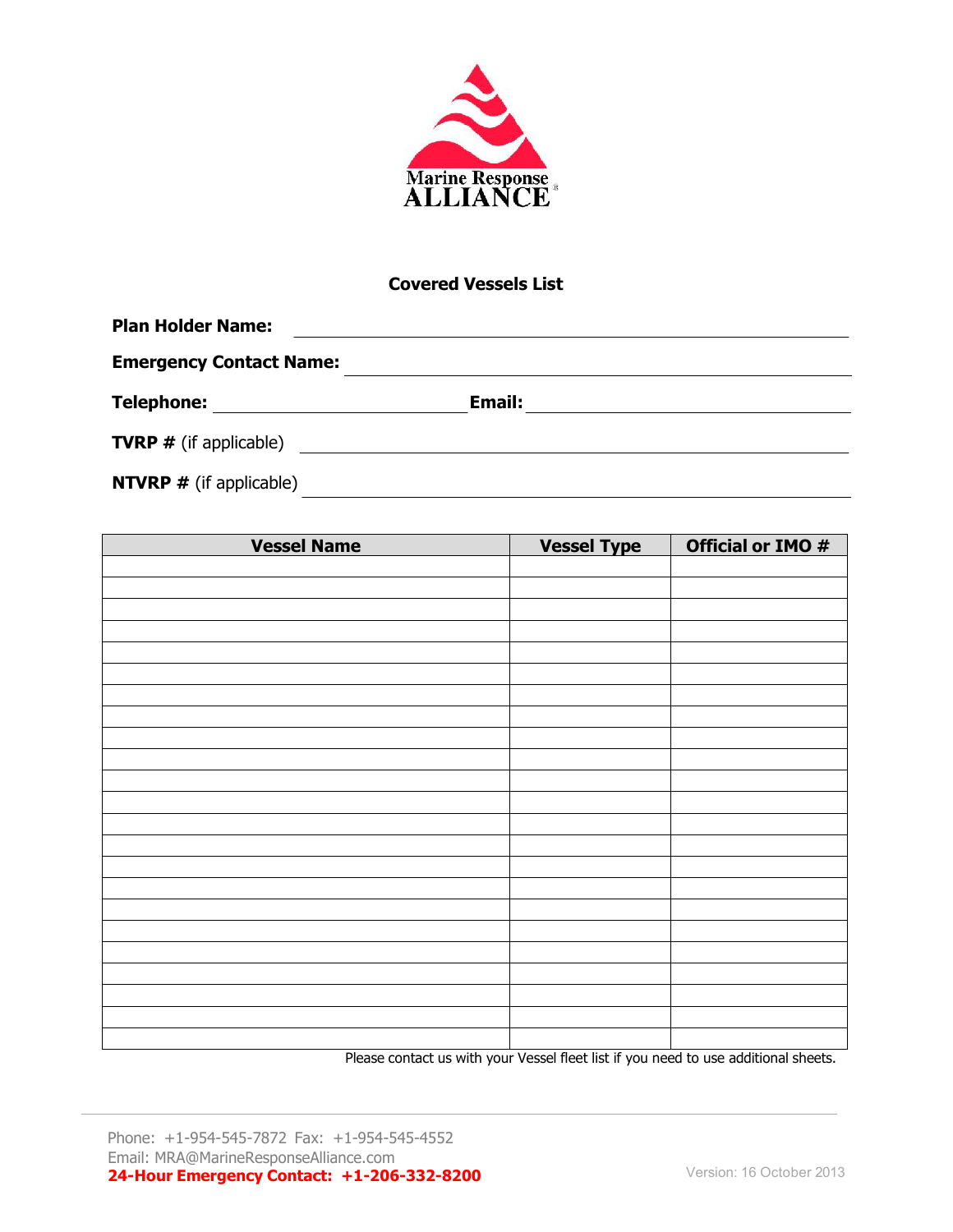

# **ANNEX 1 Marine Response Alliance Schedule of Rates**

#### **This ANNEX contains the information relative to the requirements set forth in 33 CFR 155.4025 for emergency lightering, marine firefighting, salvage and emergency towing.**

Per Clause 1(a) of this agreement, SCOPIC rates listed in this ANNEX will be charged in accordance with:

- SCOPIC rates (as noted in below)  $+$  40% uplift for 1st 48hrs
- SCOPIC rates (as noted in below) + 20% uplift after 48hrs
- Cap the charges for equipment at 2.0x retail price
- Third Party & Out of Pocket expenses Cost plus 15%

MRA may revise the rates in this ANNEX 1 from time to time by sending a revised ANNEX to the Plan Holder. The revised rates will be considered agreed and effective 30 days from notification. If the Plan Holder does not agree to the revised rates, the Plan Holder has the ability to opt-out by cancelling this Agreement and updating their VRP accordingly.

#### 1. PERSONNEL

| <b>TITLE</b>                                                      | <b>DAILY RATE (12 HRS)</b> |
|-------------------------------------------------------------------|----------------------------|
| Office administration, including communications                   | US\$1,275                  |
| Salvage Master                                                    | US\$1,900                  |
| Naval Architect or Salvage Officer/Engineer                       | US\$1,585                  |
| Assistant Salvage Officer/Engineer                                | US\$1,270                  |
| <b>Diving Supervisor</b>                                          | US\$1,270                  |
| HSE qualified diver or his equivalent                             |                            |
| but excluding saturation or mixed gas drivers                     | US\$1,140                  |
| Salvage Foreman                                                   | US\$ 950                   |
| Riggers, Fitters, Equipment Operators                             | US\$ 760                   |
| Specialist Advisors - Fire Fighters, Chemicals, Pollution Control | US\$1,275                  |

The crews of tugs, and other craft, normally aboard that tug or craft for the purpose of its customary work are included in the tariff rate for that tug or craft but when because of the nature and/or location of the services to be rendered, it is a legal requirement for an additional crew member or members to be aboard the tug or craft, the cost of such additional crew will be paid.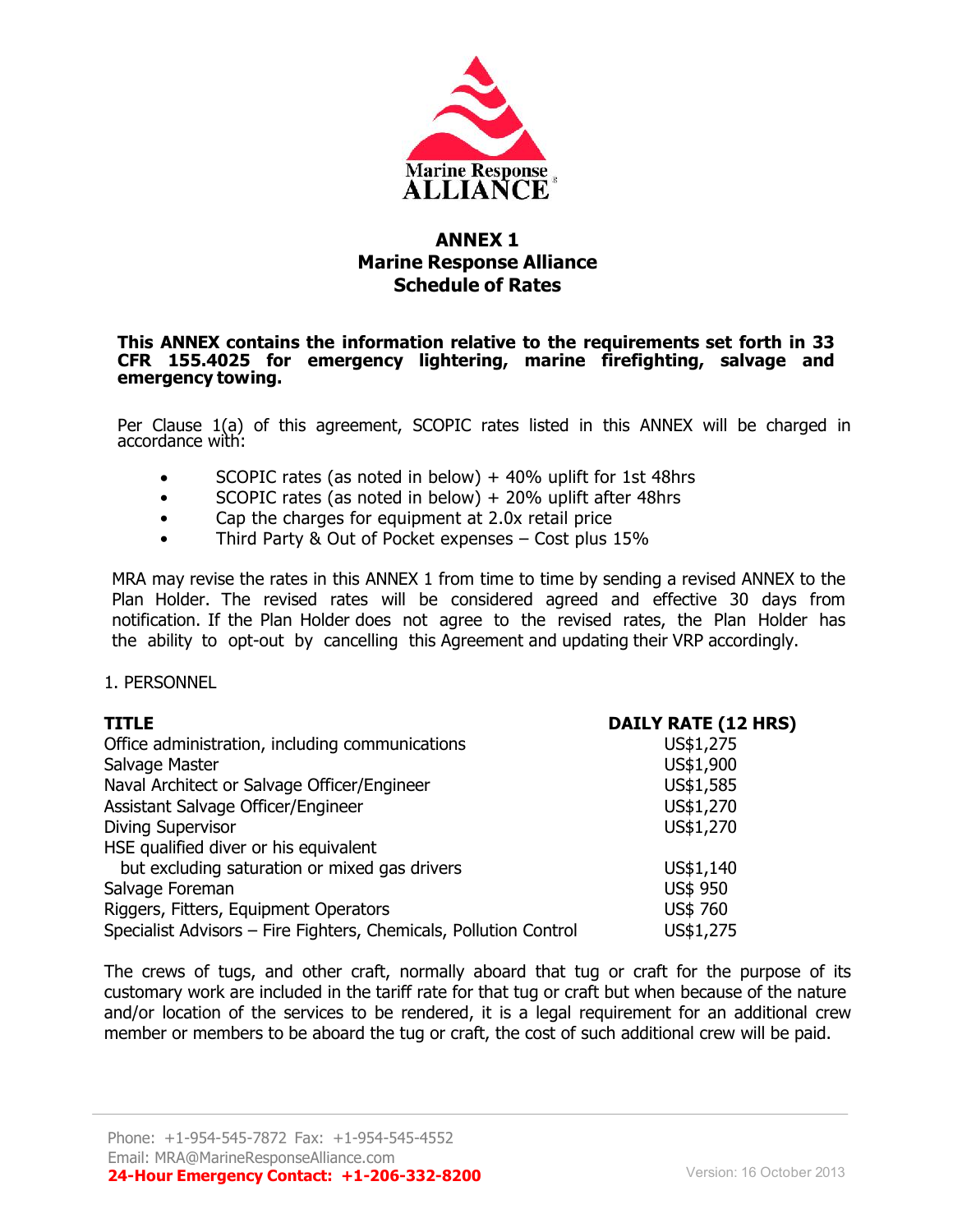#### 2. TUGS AND OTHER CRAFT

(a) (i) Tugs, which shall include salvage tugs, harbor tugs, anchor handling tugs, coastal/ocean towing tugs, off-shore support craft, and any other work boat in excess of 500 b.h.p., shall be charged at the following rates, exclusive of fuel or lubricating oil, for each day, or pro rata for part thereof, that they are reasonably engaged in the services, including proceeding towards the casualty from the tug's then current location (when the tug is mobilized) and from the tug's position when their involvement in the services terminates to a reasonable location having due regard to their employment immediately prior to their involvement in the services and standing by on the basis of their certificated b.h.p.:

| For each b.h.p. up to 5,000 b.h.p.             | US\$2.80 |
|------------------------------------------------|----------|
| For each b.h.p. between 5,001 & 12,000 b.h.p.  | US\$2.00 |
| For each b.h.p. between 12,001 & 20,000 b.h.p. | US\$1.40 |
| For each b.h.p. over 20,000 b.h.p.             | US\$0.70 |

(ii) Any tug which has aboard certified fire fighting equipment shall, in addition to the above rates, be paid:

US\$690 per day, or pro rata for part thereof, if equipped with Fi Fi 0.5 US\$1,375 per day, or pro rata for part thereof, if equipped with Fi Fi 1.0

for that period in which the tug is engaged in fire fighting necessitating the use of the certified fire-fighting equipment.

(iii) Any tug which is certified as "Ice Class" shall, in addition to the above, be paid US\$1,375 per day, or pro rata for part thereof, when forcing or breaking ice during the course of services including proceeding to and returning from the casualty.

(iv) For the purposes of paragraph 2(a)(i) hereof tugs shall be remunerated for any reasonable delay or deviation for the purposes of taking on board essential salvage equipment, provisions or personnel which the Contractor reasonably anticipates it shall require in rendering the services which would not normally be found on vessels of the tugs size and type.

(b) Any other craft, not falling within the above definitions, shall be charged out at a market rate for that craft, exclusive of fuel and lubricating oil, such rate to be agreed with the Plan Holders' Representative.

(d) All fuel and lubricating oil consumed during the services shall be paid at cost of replacement and shall be treated as an out of pocket expense.

(e) For the avoidance of doubt, the above rates shall not include any portable salvage equipment normally aboard the tug or craft and such equipment shall be treated in the same manner as portable salvage equipment and the Contractors shall be reimbursed in respect thereof.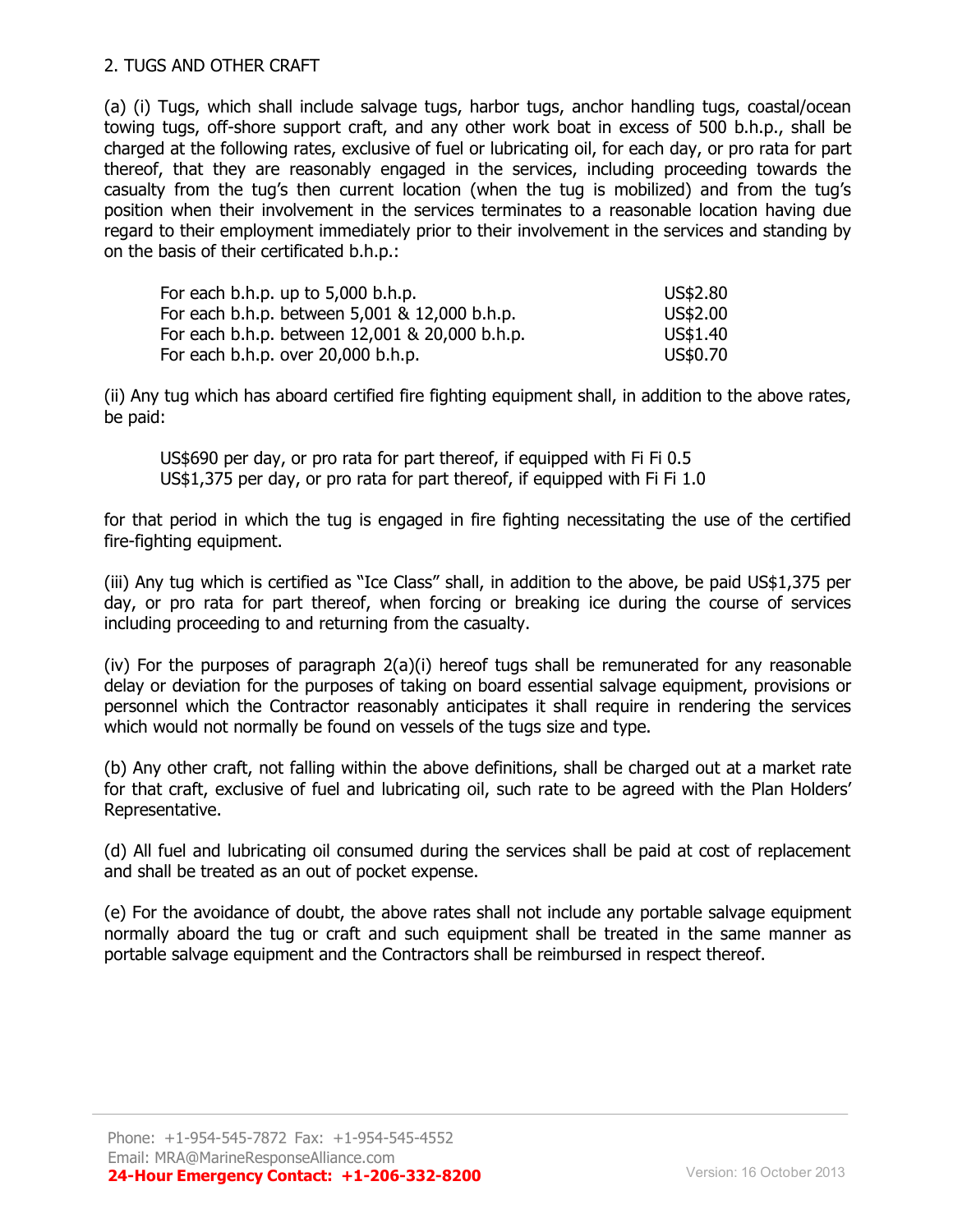#### 3. PORTABLE SALVAGE EQUIPMENT

(a) The daily tariff, or pro rata for part thereof, for all portable salvage equipment reasonably engaged during the services, including any time necessary for mobilization and demobilization, shall be as follows:

| <b>Equipment</b>                                                                                   | Rate – US\$                                |
|----------------------------------------------------------------------------------------------------|--------------------------------------------|
| Generators:<br>Up to 50 kW<br>51 to 120 kW<br>121 to 300 kW<br>Over 301 kW                         | \$75<br>\$158<br>\$253<br>\$443            |
| Compressors:<br>185 Cfm<br>600 Cfm<br>1200 Cfm<br>Air Manifold<br>Blower; 1,500m <sup>3</sup> /min | \$190<br>\$317<br>\$506<br>\$13<br>\$1,076 |
| Distribution Boards:<br>Up to 50 kW<br>51 to 120 kW<br>121 to 300 kW<br>Over 301 kW                | \$75<br>\$158<br>\$253<br>\$443            |
| Hoses: (Per 6 Metres or 20 Feet)                                                                   |                                            |
| Air Hose<br>$\frac{3}{4}$ "<br>$2^{\prime\prime}$                                                  | \$5<br>\$10                                |
| Layflat<br>2 <sup>''</sup><br>$4^{\prime\prime}$<br>6''                                            | \$14<br>\$19<br>\$25                       |
| Rigid<br>2 <sup>''</sup><br>3''<br>$4^{\prime\prime}$<br>6''<br>8''                                | \$19<br>\$22<br>\$25<br>\$32<br>\$38       |
|                                                                                                    |                                            |

| Miscellaneous Equipment:        |       |
|---------------------------------|-------|
| Air Bags, less than 5 tons lift | \$50  |
| Air Bags 5 to 15 tons lift      | \$253 |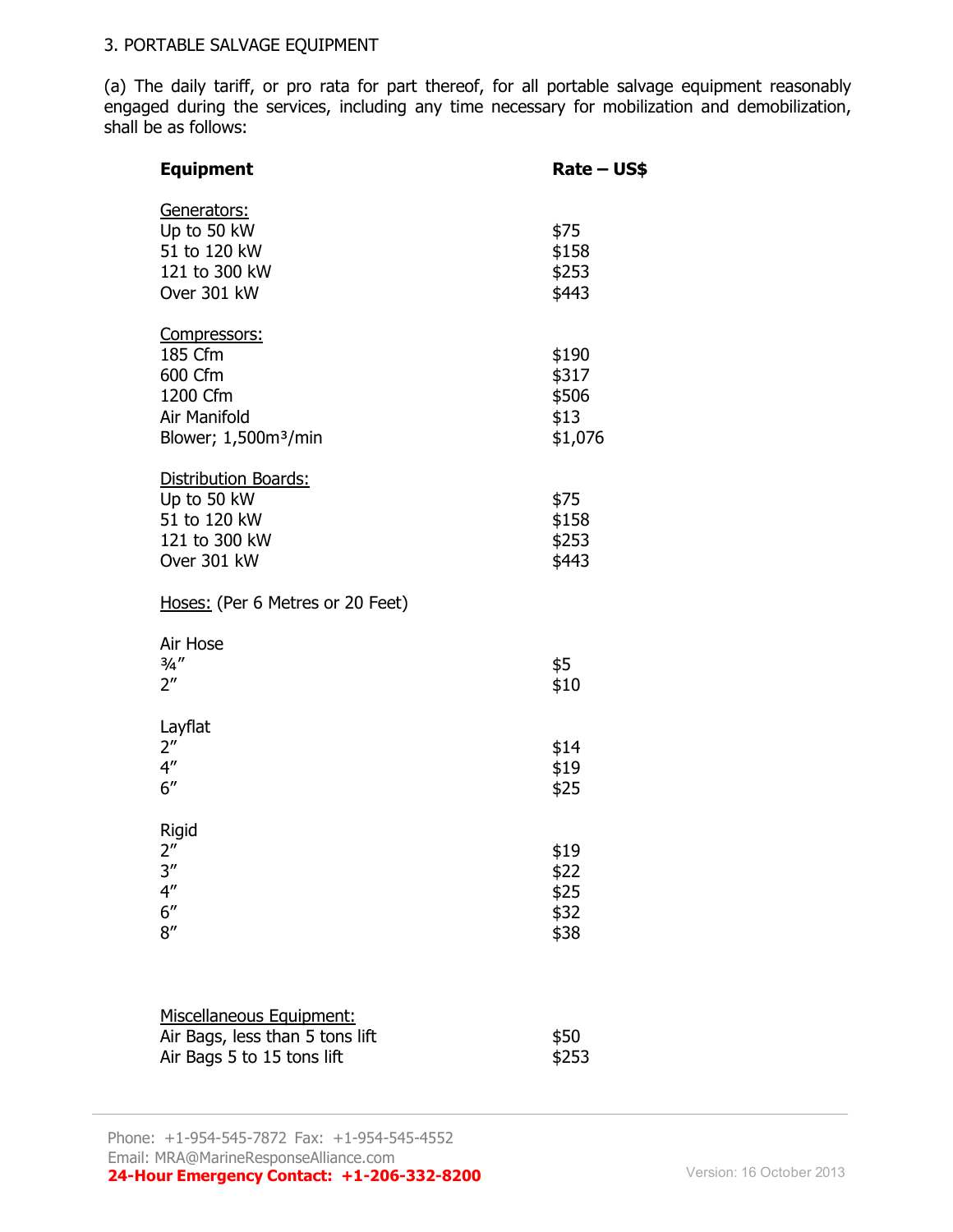| Air Lift 4"<br>Air Lift 6"<br>Air Lift 8"<br>Air Tugger, up to 3 tons<br>Chain Saw<br>Container handling package<br>Communications package<br>Damage Stability Computer and Software<br>Echo Sounder, portable<br><b>Extension Ladder</b><br>Hydraulic Jack, up to 50 tons<br>Hydraulic Jack, up to 120 tons<br>Hydraulic Powerpack up to 40kW<br>Hydraulic Powerpack 75kW<br>Pressure washer, water<br>Pressure washer, steam<br>Rigging Package, heavy<br>Rigging Package, light<br><b>Steel band Saw</b><br>Tirfors, up to 5 tonnes<br><b>Thermal Imaging Camera</b><br>Tool Package, per set<br><b>Ventilation Package</b><br><b>VHF Radio</b><br>Z Boat, including outboard up to 14 feet | \$126<br>\$253<br>\$379<br>\$95<br>\$25<br>\$200<br>\$200<br>\$315<br>\$32<br>\$25<br>\$50<br>\$95<br>\$60<br>\$95<br>\$316<br>\$570<br>\$506<br>\$253<br>\$25<br>\$14<br>\$316<br>\$220<br>\$25<br>\$14<br>\$253 |
|------------------------------------------------------------------------------------------------------------------------------------------------------------------------------------------------------------------------------------------------------------------------------------------------------------------------------------------------------------------------------------------------------------------------------------------------------------------------------------------------------------------------------------------------------------------------------------------------------------------------------------------------------------------------------------------------|-------------------------------------------------------------------------------------------------------------------------------------------------------------------------------------------------------------------|
| Z Boat, including outboard over 14 feet<br>Diving Equipment:<br>High Pressure Compressor 3500 psi/17 Cfm<br>High Pressure Compressor 5500 psi/5 Cfm<br>Decompression Chamber with Medical Lock<br>Decompression Chamber: 2-Man, incl. compressor<br>Decompression Chamber: 4-Man, incl. compressor<br>Hot Water Diving Assembly<br><b>Underwater Magnets</b><br><b>Underwater Drill</b><br>Shallow Water Dive Spread                                                                                                                                                                                                                                                                           | \$443<br>\$200<br>\$115<br>\$325<br>\$632<br>\$885<br>\$316<br>\$25<br>\$25<br>\$285                                                                                                                              |
| <b>Welding &amp; Cutting Equipment:</b><br><b>Bolt Gun</b><br>Oxy-acetylene Surface Cutting Gear<br><b>Underwater Cutting Gear</b><br><b>Underwater Welding Kit</b><br>250 Amp Welder<br>400 Amp Welder                                                                                                                                                                                                                                                                                                                                                                                                                                                                                        | \$380<br>\$32<br>\$64<br>\$64<br>\$190<br>\$253                                                                                                                                                                   |
| Protective Clothing / Safety Equipment:<br><b>Breathing Gear</b><br><b>Hazardous Environment Suit</b><br>Cooler; Evaporative; 36", 9800 Cfm, 110v                                                                                                                                                                                                                                                                                                                                                                                                                                                                                                                                              | \$64<br>\$126<br>\$100                                                                                                                                                                                            |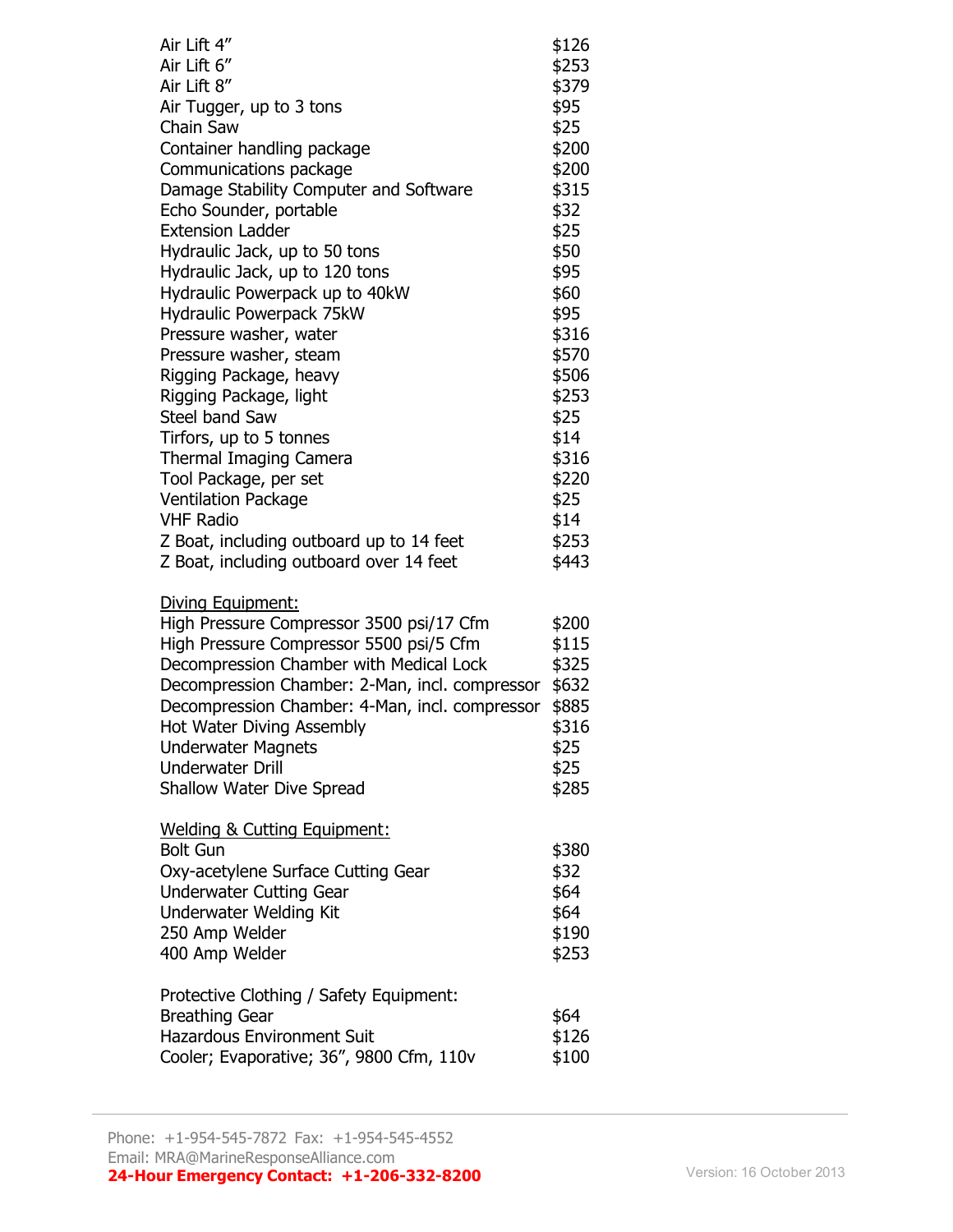| Heater 55,000/110,000 Btu<br>Gas Monitor; Four Gas Types<br>Nitrogen Generator - 1500 SCFH @96%, 220v<br>PPE; Ascending/Descending package: 4 Man<br>PPE; Bunker Gear Pkg: 1 Man<br>PPE; Chemical Suit Pkg: Class A: 1 Man<br>PPE; Chemical Suit Pkg: Class B: 1 Man<br>PPE; Cold Weather 1st Response Kit<br>PPE; Confined Space Entry 2 Man package, with<br>Communications | \$250<br>\$175<br>\$2450<br>\$350<br>\$125<br>\$145<br>\$25<br>\$35<br>\$525 |
|-------------------------------------------------------------------------------------------------------------------------------------------------------------------------------------------------------------------------------------------------------------------------------------------------------------------------------------------------------------------------------|------------------------------------------------------------------------------|
| PPE; Survival Suit, Immersion<br>Ventilation Pkg: Vane Axial: 1,500 Cfm<br>Ventilation Pkg: Venturi Type: 4,000 Cfm                                                                                                                                                                                                                                                           | \$10<br>\$100<br>\$115                                                       |
| Pollution Control Equipment:<br>Hot Tap Machine, including support<br>Oil Boom, 24", per 10 metres<br>Oil Boom, 36", per 10 metres<br>Oil Boom, 48", per 10 metres<br>Ballast/Fuel storage Bins upto 10,000 litres<br>Ballast/Fuel storage Bins 10,000 to 25,000 litres<br>Ballast/Fuel storage Bins 25,000 to 50,000 litres                                                  | \$1265<br>\$39<br>\$126<br>\$246<br>\$75<br>\$100<br>\$126                   |
| Pumping Equipment:                                                                                                                                                                                                                                                                                                                                                            |                                                                              |
| Air<br>1''<br>$2^{\prime\prime}$<br>3''                                                                                                                                                                                                                                                                                                                                       | \$65<br>\$95<br>\$110                                                        |
| <b>Diesel</b><br>$2^{\prime\prime}$<br>4 <sup>''</sup><br>6''                                                                                                                                                                                                                                                                                                                 | \$64<br>\$114<br>\$152                                                       |
| <b>Electrical Submersible</b><br>2 <sup>''</sup><br>4 <sup>''</sup><br>6''                                                                                                                                                                                                                                                                                                    | \$64<br>\$190<br>\$759                                                       |
| Hydraulic<br>3''<br>6''<br>8''                                                                                                                                                                                                                                                                                                                                                | \$500<br>\$759<br>\$1265                                                     |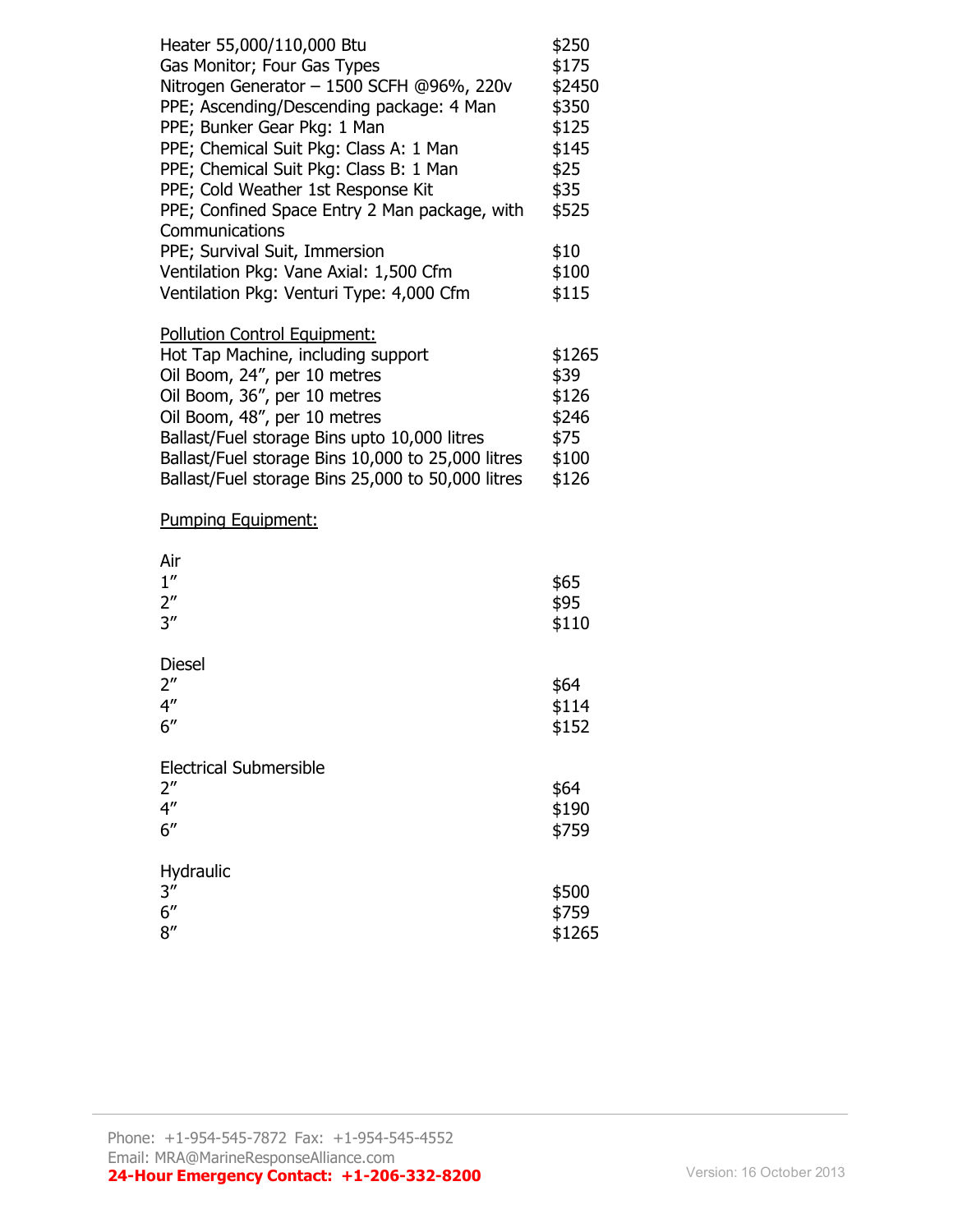| <b>Lighting Systems:</b>                                                                                                                          |                                         |
|---------------------------------------------------------------------------------------------------------------------------------------------------|-----------------------------------------|
| Halogen system<br>Lighting String, per 50 feet<br><b>Light Tower</b><br>Underwater Lighting System, 1,000 watts                                   | \$100<br>\$32<br>\$64<br>\$95           |
| Winches:<br>Up to 5 tons, including 50 metres of wire<br>Up to 10 tons, including 50 metres of wire<br>Up to 20 tons, including 50 metres of wire | \$150<br>\$175<br>\$250                 |
| Fenders:                                                                                                                                          |                                         |
| Yokohama<br>$1.00 \times 2.00$ m<br>2.50m. x 5.50m.<br>3.50m. x 6.50m.                                                                            | \$95<br>\$190<br>\$317                  |
| Low Pressure Inflatable<br>3 metres<br>6 metres<br>9 metres<br>12 metres<br>16 metres                                                             | \$89<br>\$89<br>\$190<br>\$316<br>\$316 |
| Shackles:<br>Up to 50 tonnes<br>51 to 120 tonnes<br>121 to 200 tonnes<br>Over 200 tonnes                                                          | \$13<br>\$25<br>\$39<br>\$64            |
| Storage Equipment:<br>12" Container<br>20" Container                                                                                              | \$32<br>\$50                            |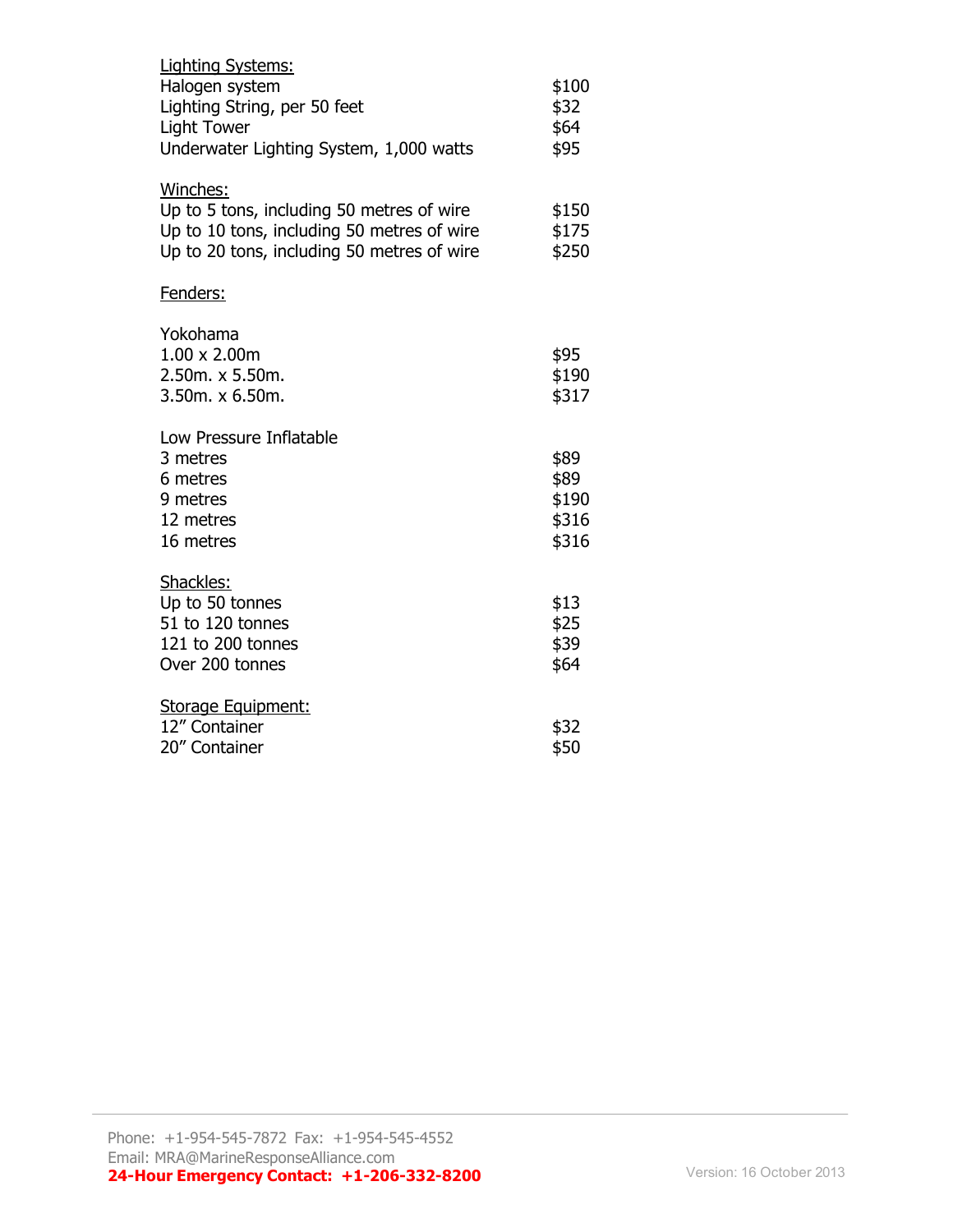

## **ANNEX 2 Contract Alternatives**

- LOF with SCOPIC incorporated but not invoked
- BIMCO WRECKHIRE 2010
- BIMCO TOWCON 2008
- BIMCO TOWHIRE 2008
- BIMCO WRECKFIXED 2010
- BIMCO WRECKSTAGE 2010
- ISU SALVCON
- ISU SALVHIRE
- MARSALV